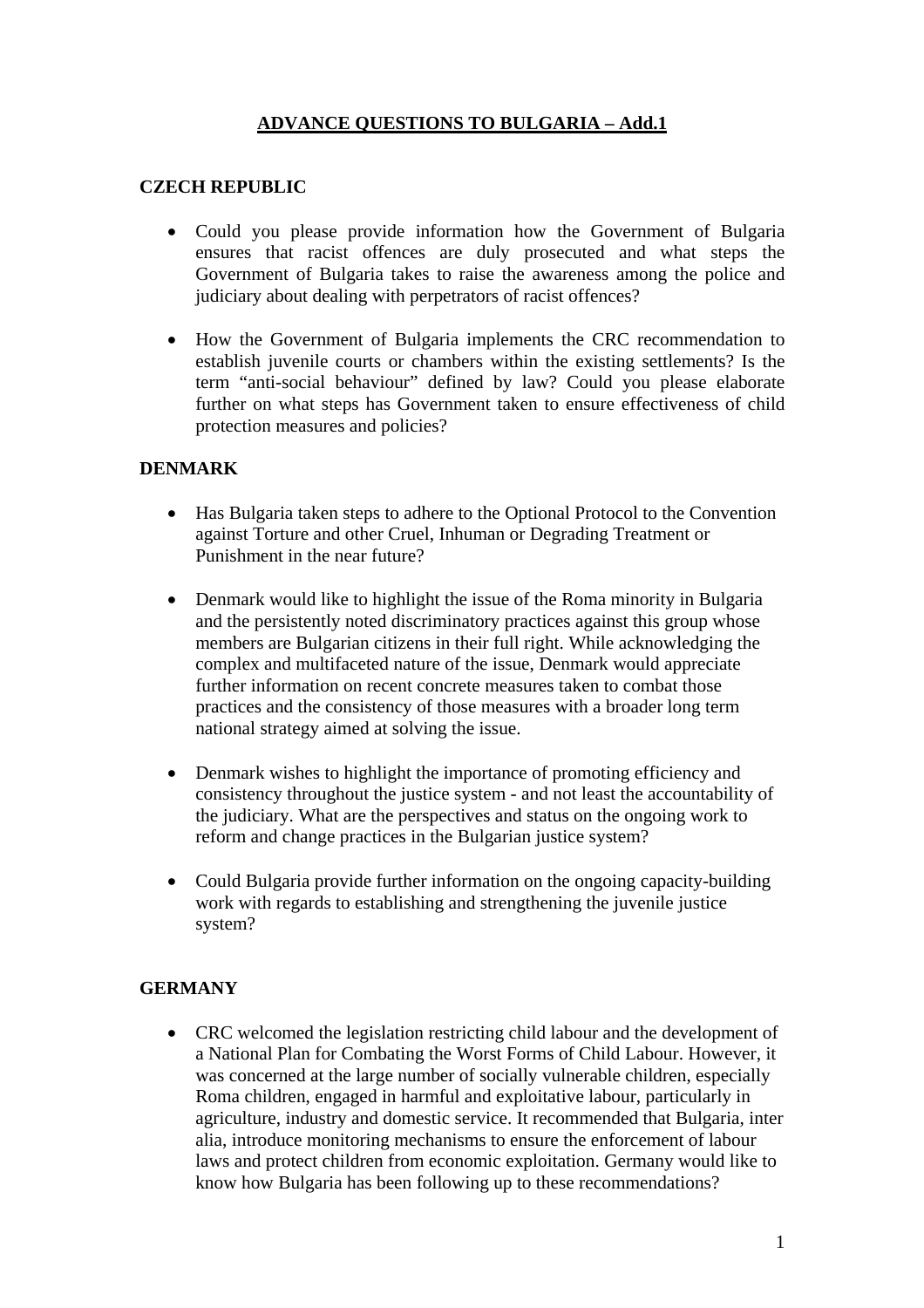## **NORWAY**

- Although some progress has been made by the Government, what are the measures to implement the necessary reforms to fight organized crime and corruption, especially in the judiciary? What are the concrete actions taken to ensure a transparent, independent and efficient court system to guarantee fair justice to all citizens?
- We acknowledge that women in Bulgaria enjoy all rights formally, but there is significant difference between men and women when it comes to poverty, work conditions and possibilities to participate in political life. Do you recognize further steps such as affirmative action to ensure a more gender sensitive and gender active policy both in public and private sector?
- It has been revealed that several social institutions for children without parental care have inflicted upon the children serious physical and psychological damage. What are the plans to close down these institutions and to establish an alternative care system for vulnerable children taking into account their specific needs?
- The overall situation for minorities in Bulgaria is satisfactory except for the Roma people. A clear overall strategy for their integration seems to be lacking. What will the Government do in order to fight poverty, social exclusion and discrimination of the Roma people and to ensure that they can enjoy their full rights as citizens?
- How is the security of investigative journalists guaranteed? What are the efforts to promote more diversification of the ownership in the media? Are cases of harassment against journalists being fully investigated?
- LGBT (lesbian, gay, bisexual, transgender) organizations need support to raise the public awareness on the situation of sexual minorities. What will the authorities do in order eliminate de facto discrimination on the basis of sexual orientation and gender identity?

# **SLOVENIA**

- How has the Government of Bulgaria met CRC concerns relating to the provision of sufficient human resources, an adequate strategic approach and effective coordination for the effective implementation of the Programme for Equal Integration of Roma into Bulgarian Society, related to the National Plan for the Decade of Roma Inclusion (2005-2015)?
- What progress was made with regards to the CERD`s recommendation for further development of structures and means for teaching ethnic communities their mother tongue?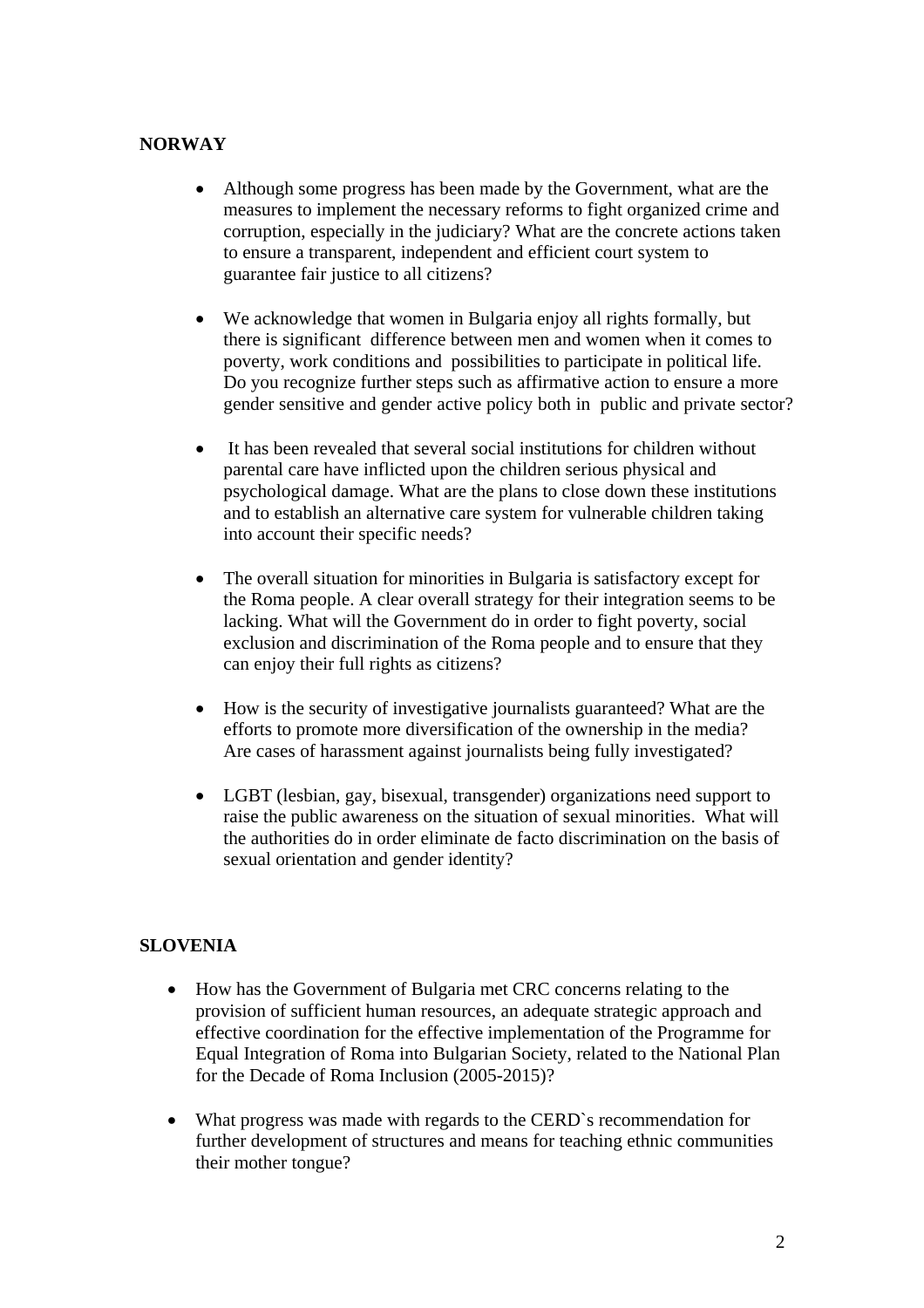## **SWEDEN**

• The Bulgarian Helsinki Committee has reported many credible complaints from detainees who claimed they were ill-treated by police officers during or after detention. The same report indicated that in 2009, as compared to preceding years, there was a lack of any positive dynamics with regard to the use of force by police officers at the time of detention and inside the police station. Furthermore in this regard, the European Court of Human Rights announced two judgments during 2009. In both cases, Article 3 of the *European Convention on Human Rights,* had been violated by the Republic of Bulgaria.

Non-governmental organizations and the CPT have, as well, expressed concern about conditions in places of detention and in national prisons.

Could the Republic of Bulgaria elaborate on efforts to ensure that detention conditions fully meet international human rights standards and could the Republic of Bulgaria inform what plans it has to further address the situation in prisons, in accordance with the Convention against Torture and Other Cruel, Inhuman or Degrading Treatment, to which Bulgaria is party?

- The legal framework in the Republic of Bulgaria for protection against racially and other bias motivated crimes, has been criticized by credible reports from civil society organizations. The organisation have expressed serious concern and underlined the scope of the legislation, as being too narrow and not taking into account motives that lead to commission of these crimes.
- The UN Committee on the Elimination of Racial Discrimination last reviewed a consolidated report from Republic of Bulgaria in 2009. The committee expressed concern with regard to a series of issues related to the discrimination against the Romani minority in Bulgaria, including: selective transfer of Roma children to special schools for children with developmental disabilities; discrimination against the Roma in employment, housing, healthcare and education; use of excessive force by law enforcement officials against Roma; poor knowledge and inadequate application by the judiciary bodies of the standards for the protection against racial discrimination.

Could the Government of Bulgaria elaborate on the measures it is taking to ensure the full enjoyment of human rights by persons belonging to the Romani minority, including with regard to combating discrimination and violence against such persons?

### **SWITZERLAND**

- How does the government of Bulgaria ensure the effective monitoring and evaluation of counter-trafficking strategies?
- 2) Excessive us of force by law enforcement officials continues to be a serious problem. What concrete steps does the government of Bulgaria undertake to investigate such allegations of excessive use of force by police officials?